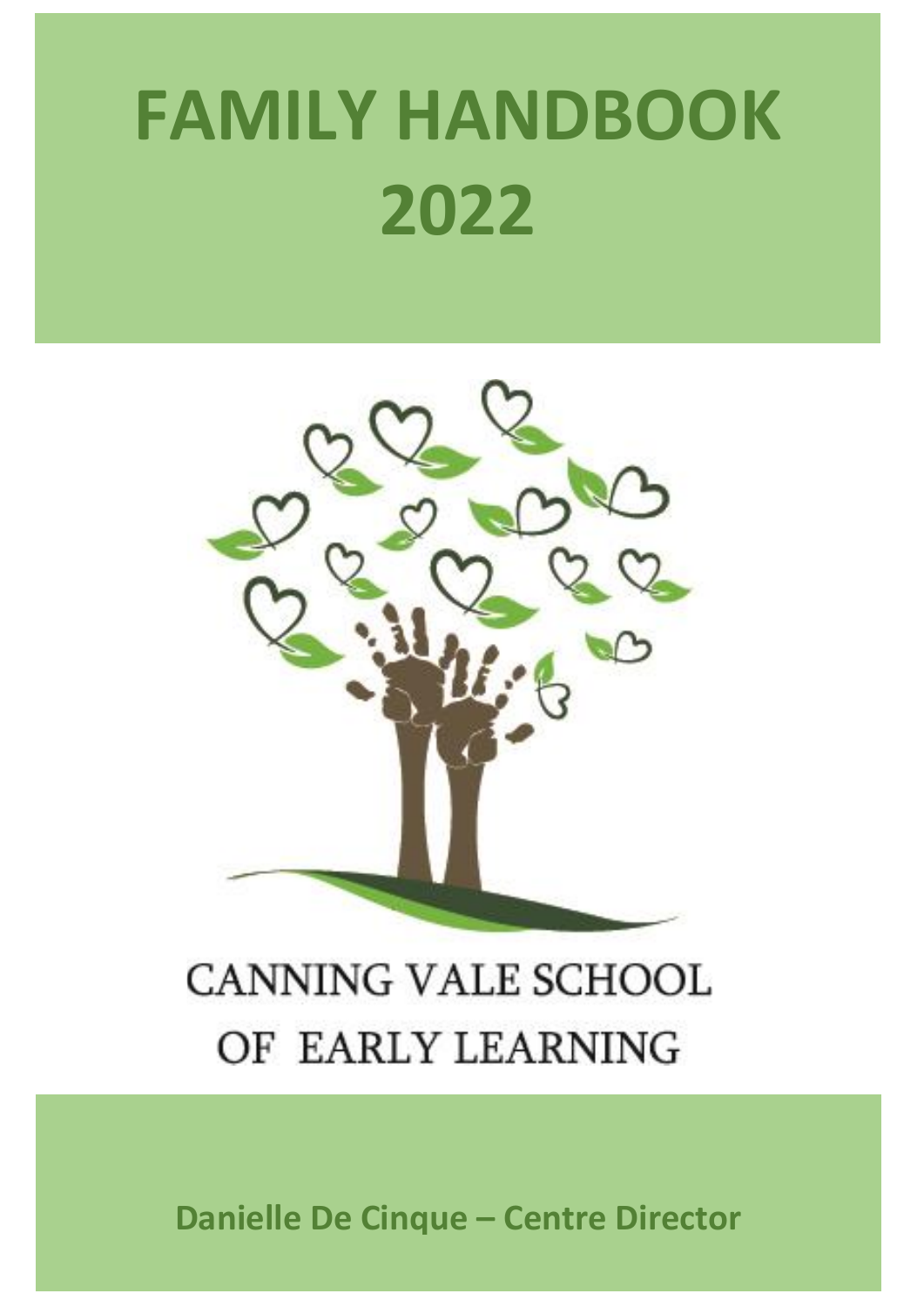# **Mission Statement**

*The guiding principle of our service is that the child is the motivation for everything we do. It is constructivist and uses self-directed, experiential learning in relationship-driven environments. We further incorporate the strengths and rights-based approach of the NQF, by ensuring that each child develops a strong sense of belonging in our nature/nurture inspired environment which creates opportunities for children to be inspired to learn and grow.*

# **Philosophy**

Canning Vale School of Early Learning's philosophy is based on the Early Years Learning Framework 'Belonging, Being and Becoming', the Australian Curriculum, Western Australian Curriculum and Kindergarten Guidelines.

Early childhood is a critically important phase in children's learning and development. Our focus is to develop the whole child by providing an environment in which children feel they belong through a safe, secure, nurturing and stimulating environment.

The Early Years program nurtures the growth and development of each child - spiritually, socially, emotionally, cognitively and morally. The program acknowledges the values and beliefs of our children and an awareness of their differences and diversities.

We believe in the importance of 'learning through play', providing play-based experiences that enhance and enrich decision making skills, self-esteem and self-confidence, a sense of responsibility, resilience, good citizenship and respect for others.

Our Early Years program has strong emphasis on high-quality literacy and numeracy practices. This is achieved through explicit teaching and the development of critical and creative thinking strategies to support the progress of students' achievements in these areas. Providing a differentiated curriculum ensures we cater for the needs and capabilities of each child.

We acknowledge that parents are their child's first educators. Our role is to support parents on their child's educational journey through experiences that nurture and develop each child's sense of wonder and awe of the world around them. We foster a strong partnership between home, community and school. We invite parent and community involvement through special events, excursions and incursions.

We believe our role as Educators is to provide programs that encourage our children to become happy, confident, active and life-long learners who construct their own understanding and knowledge of the world.

# **Organisation of Governance**

Approved Provider – Danielle De Cinque Nominated Supervisor – Danielle De Cinque Early Childhood Teacher – Danielle De Cinque Educational Leader – Danielle De Cinque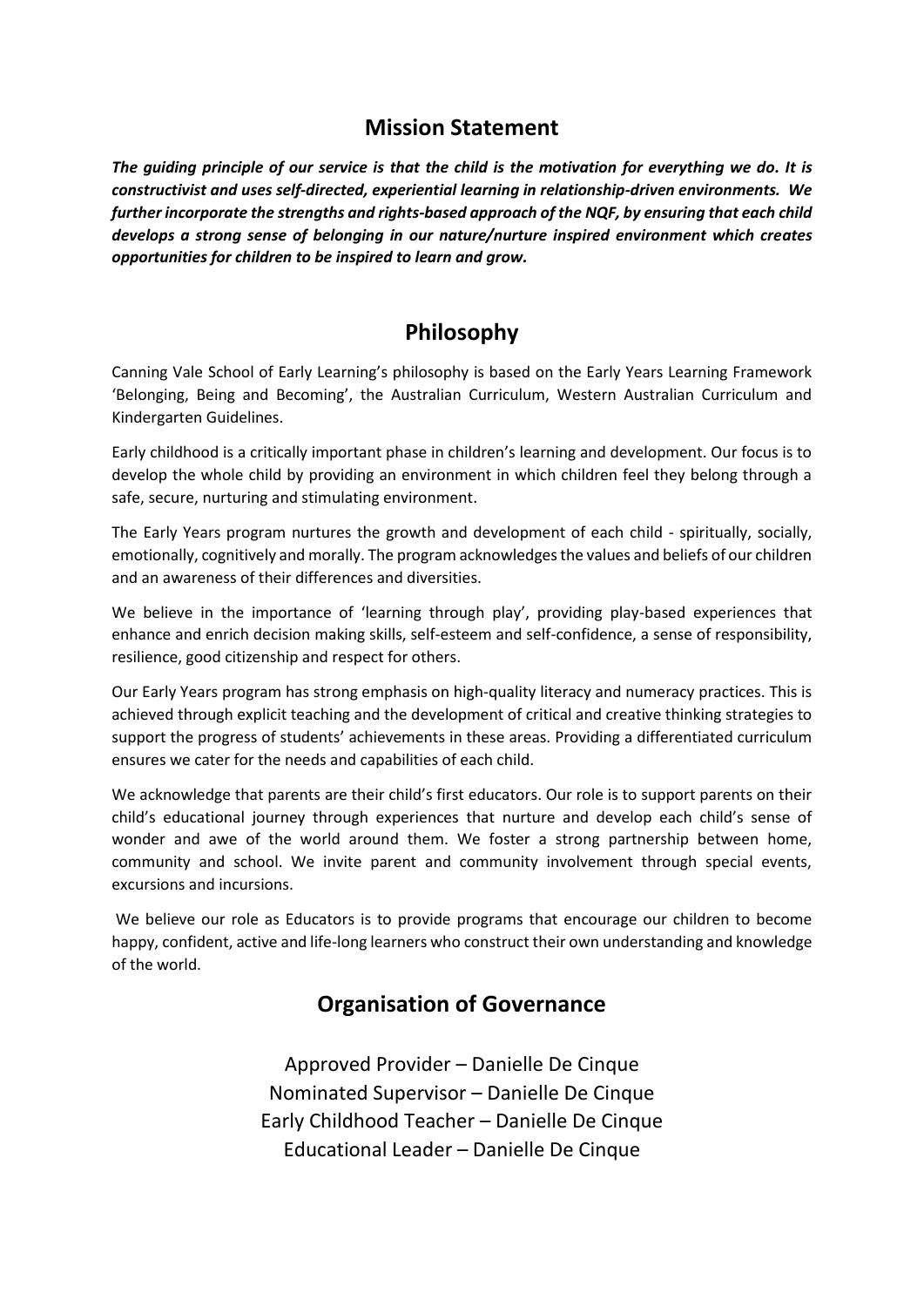# **Welcome to Canning Vale School of Early Learning.**

We sincerely hope that you and your child's experience will be a rewarding one.

We believe in providing each child with an environment that encourages and nurtures individual ability and potential.

#### **Educational Program**

We have implemented an exceptional educational structure which is driven by our Educational Leader who provides the expertise and leadership required.

One Early Childhood teacher guides and supports the program, planning, documenting and assessment for the Nursery, Toddler and Preschool rooms. Our Educators are organised and present the learning in such a way that is rich in possibilities for children to explore, discover and create.

Our recently introduced `Atelier`- the art studio, is a place where the children have the freedom to experiment, create and learn. The process is the focus and not the finished `masterpiece`. Children can revisit their art and continue with it until they are happy with the completed product.

# **Early Years Learning Framework**

The vision of the new national early learning framework for children from birth to five years is for all children to experience play based learning that is engaging and builds success for life. It will be used in partnership with families, children's first and most influential educators, to develop learning programs responsive to children`s ideas, interests, strengths and abilities and recognise that children learn through play. The framework describes childhood as a time of belonging, being & becoming.

- Belonging is the basis for living a fulfilling life. Children feel they belong because of the relationships they have with their family, community, culture and place.
- Being is about living here and now. Childhood is a special time in life and children need time to just 'be'—time to play, try new things and have fun.
- Becoming is about the learning and development that young children experience. Children start to form their sense of identity from an early age, which shapes the type of adult they will become.

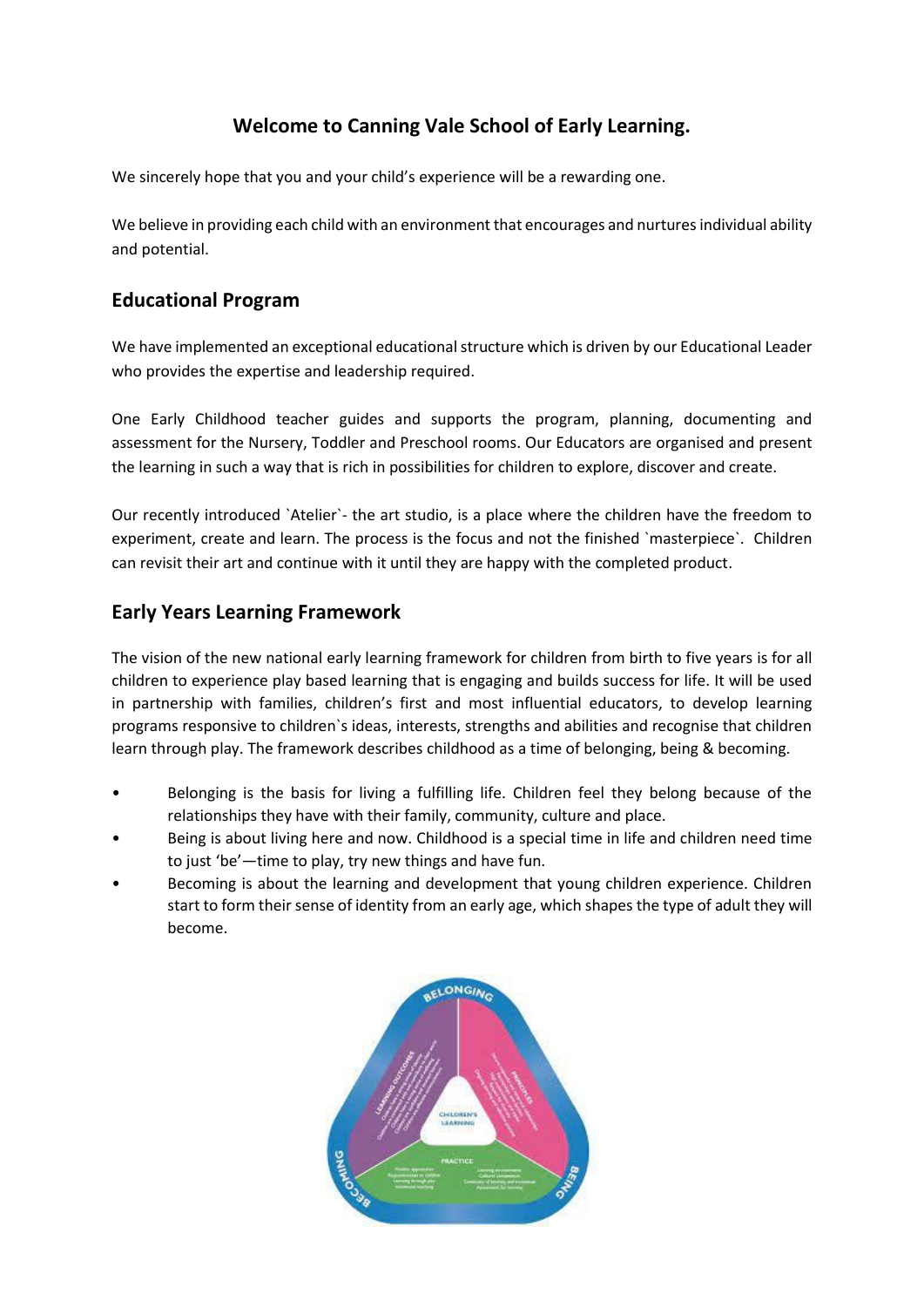# **Watching Your Child Progress**

Using the Early Years Learning Framework as a guide the educators will observe your child's learning, so they can build on it and plan the next steps. They will do this by listening, observing and talking to your child. Educators will keep in touch with you regularly to discuss your child's progress. Your child will have a portfolio which will be available for you to look at any time online through our **Early works** documentation system. This is a wonderfully versatile software as it is available to view online at any time, when you wish to see how your child is developing and what particular learning interests them. Before your child starts attending the centre, the educators will provide you with an opportunity to prepare information about your child's learning and development. This will help ensure that your child's new class & Educators are well prepared to continue your child's learning.

Your child`s learning is based on **5 Learning Outcomes**, **Principles and Practices** as shown below:

# **Belonging, Being & Becoming: Learning Outcomes**

#### **Outcome 1:** Children have a strong sense of identity

- Children feel safe, secure, and supported
- Children develop their emerging autonomy, inter-dependence, resilience and sense of agency
- Children develop knowledgeable and confident self-identities
- Children learn to interact in relation to others with care, empathy and respect

#### **Outcome 2**: Children are connected with and contribute to their world

- Children develop a sense of belonging to groups and communities and an understanding of the reciprocal rights and responsibilities necessary for active community participation
- Children respond to diversity with respect
- Children become aware of fairness
- Children become socially responsible and show respect for the environment

#### **Outcome 3:** Children have a strong sense of wellbeing

- Children become strong in their social and emotional wellbeing
- Children take increasing responsibility for their own health and physical wellbeing

#### **Outcome 4:** Children are confident and involved learners

- Children develop dispositions for learning such as curiosity, cooperation, confidence, creativity, commitment, enthusiasm, persistence, imagination and reflexivity
- Children develop a range of skills and processes such as problem solving, inquiry, experimentation, hypothesising, researching and investigating
- Children transfer and adapt what they have learned from one context to another
- Children resource their own learning through connecting with people, place, technologies and natural and processed materials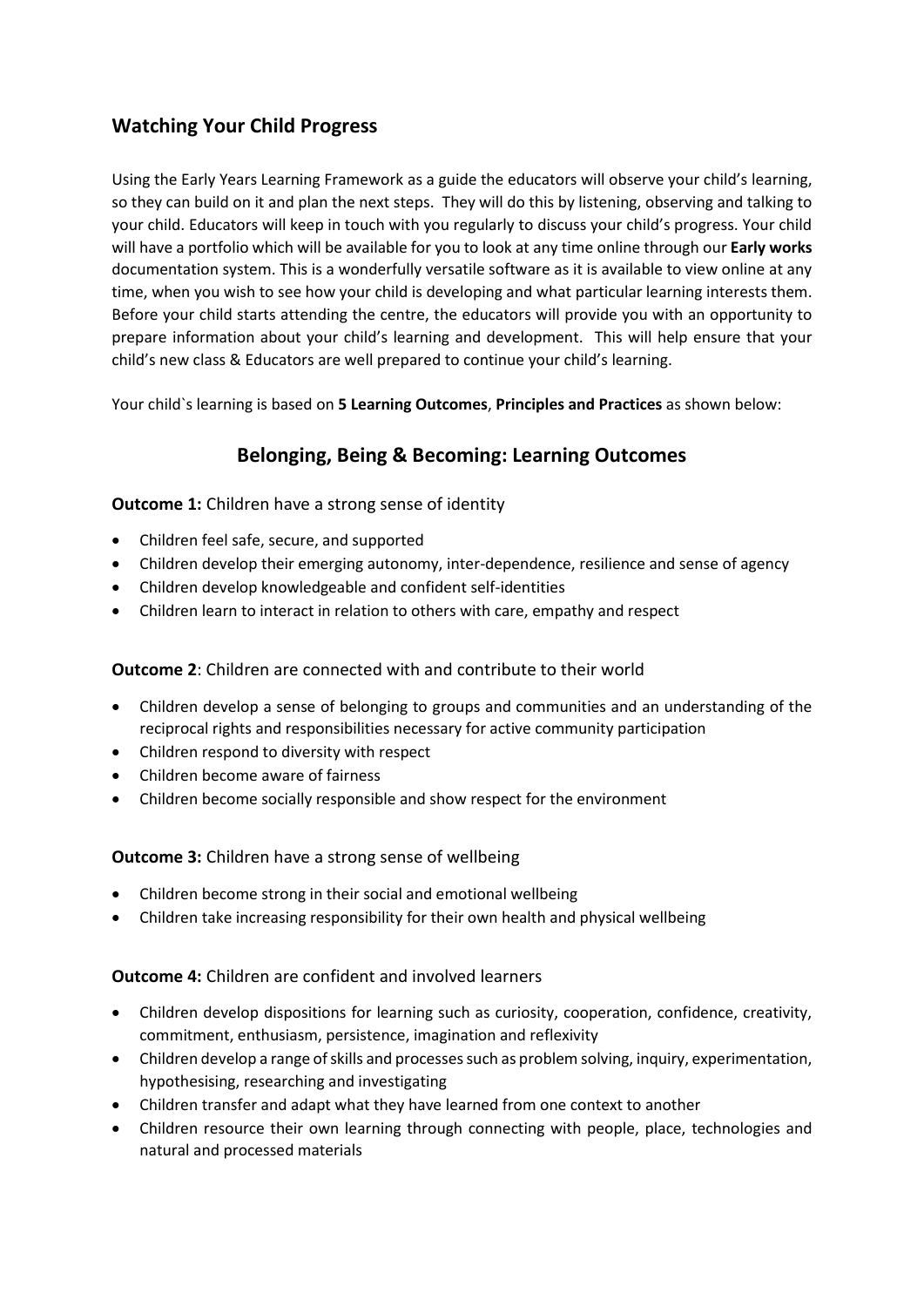**Outcome 5:** Children are effective communicators

- Children interact verbally and non-verbally with others for a range of purposes
- Children engage with a range of texts and gain meaning from these texts
- Children express ideas and make meaning using a range of media
- Children begin to understand how symbols and pattern systems work
- Children use information and communication technologies

# **Principles**

Principles relates to our beliefs and values. The Early Years Learning Framework provides us with Principles to guide us in our work with children and focuses on assisting each individual child to make progress towards the Learning Outcomes. The five principles are the following –

- **Secure, respectful and reciprocal relationships** having an understanding and being aware of children's thoughts and feelings. Positively interacting with each individual child in their learning and support the development of a child's sense of wellbeing.
- **Partnerships** working in partnerships with families within the early childhood setting. Creating a warm and welcoming environment for all children and their families. Collaborating with childcare professionals, parents, people within the community to ensure learning experiences are meaningful for the children.
- **High Expectations and equity** believing that all children can succeed, regardless of cultural diversity and abilities. Having high expectations for all children in their achievement in learning. Ensure that all children have opportunities to achieve learning outcomes.
- **Respect for diversity** respecting, valuing and reflecting the values and beliefs of families. Show consideration and respect of cultures, languages, histories, traditions, family lifestyle practices of all families. Promote a greater understanding of Aboriginal and Torres Strait Islanders.

#### *Reflections of Diversity through the curriculum***:**

The curriculum should recognise and incorporate the diverse cultures, languages, beliefs and values of families, the community and children.

Educators who are knowledgeable about the culture and languages that children bring to school are then able to provide resources, experiences and interactions that reflect children's everyday lives. However, a multicultural approach is relevant regardless of whether the children are from diverse cultural backgrounds or not. Educators need to work consciously to assist children to recognise their own worldview and to build their competence to interact within cultures of larger society.

• **Ongoing learning and reflective practices** – continually improve professional knowledge and learning practices. Value the local knowledge of families and the community. Engage in ongoing learning of philosophy, ethics and practice. Gather information that supports children's developmental learning.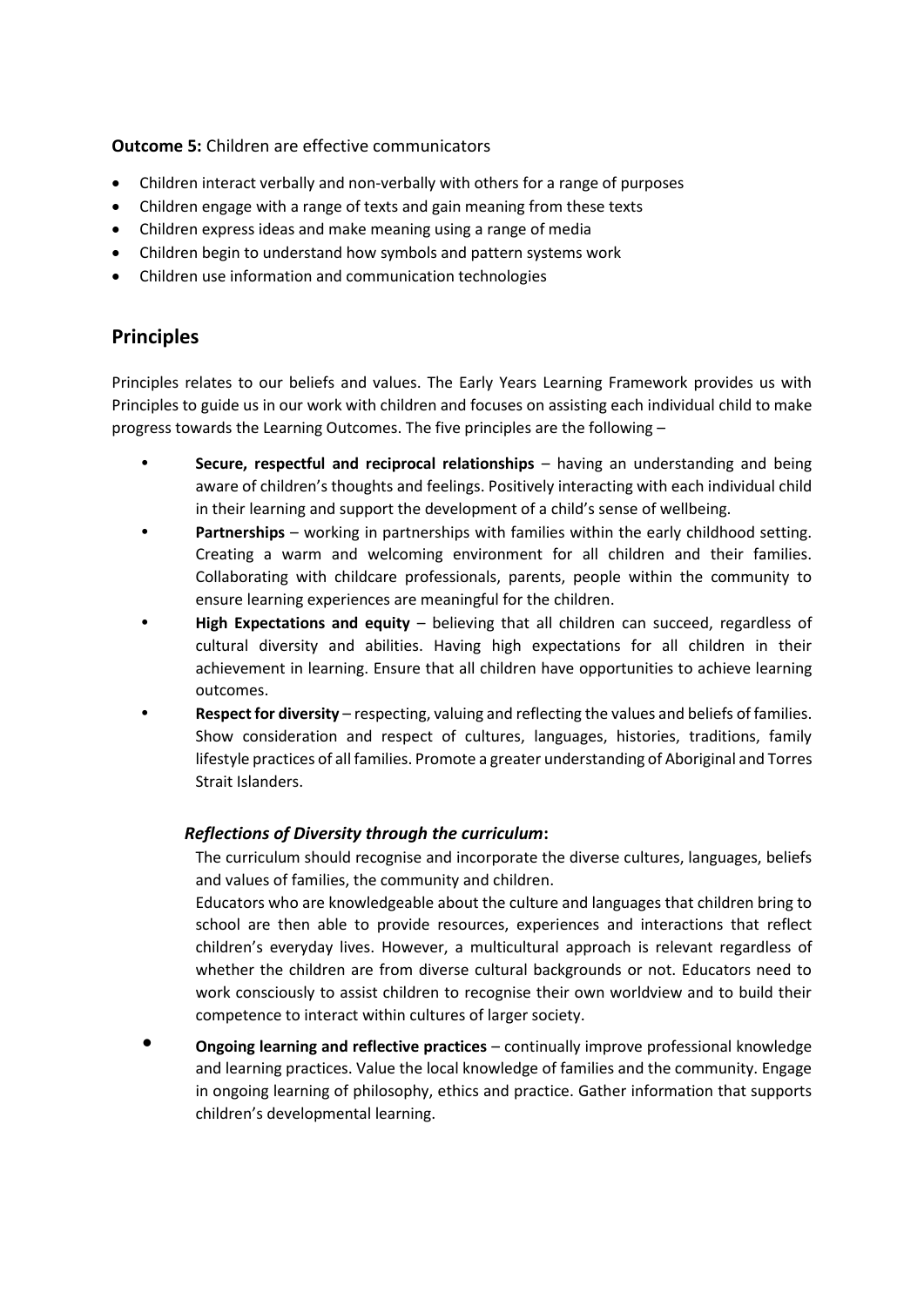# **Practices**

Practices relates to how we put our Principles into action by working together with children, their families and within our community. The Early Years Learning Framework promotes children's learning by drawing upon a repertoire of pedagogical practices (using our skills and knowledge that enable us to help children to learn) by;

- **Holistic approaches** teaching and learning through recognition of the mind, body and spirit. Paying attention to a child's physical, personal, social & emotional, cognitive and spiritual wellbeing aspects of learning. Foster and enhance children's understanding of the natural environment and the connections between the people, plants, animals and the land.
- **Responsiveness to children** being aware and responding to each individual child's strengths, abilities and emerging interests. Value and further develop children's strengths, interests, skills, abilities and knowledge to further extend their learning.
- **Learning through play** provides an endless number of opportunities for children to explore, discover, create and imagine. Play extends children's thinking and promotes a hands-on approach to learning. Create a learning environment which encourages children to build on children's learning in positive ways.
- **Intentional teaching** teaching that is deliberate, purposeful and thoughtful. Actively promote children's learning through challenging experiences and interactions. Use strategies to extend on children's problem solving and thinking such as demonstrating, explaining and questioning.
- **Learning environments** respond to the interests and needs of the children. Both indoor/outdoor environments offer children and families to contribute ideas, questions, and interests and promote children's understanding about their responsibility to care for their environment. Provide a range of opportunities for individual and shared experiences.
- **Cultural competence** celebrates the benefits of diversity and has the ability to understand and acknowledge differences. Effectively communicate and interact with children, families and members of the community across cultures. Gain knowledge, understanding and a positive attitude towards cultural differences.
- **Continuity of learning and transitions** building on each child's past and present experiences enables them to feel secure, confident and connected to people, events and situations that they are familiar with. Transitions between settings offer opportunities and challenges. Assist children in understanding the traditions, routines and practices of the settings to ease the transition process and to help deal with any changes that may occur.
- **Assessment for learning** relates to the process of gathering and analysing information as evidence about what children understand and their abilities. An ongoing cycle of planning, documenting and evaluating each child's learning which enables us to support and extend children's learning. It should include a variety of methods as all children demonstrate their learning in different ways.
- **Learning Outcomes -** Learning Outcomes encourages childcare professionals to focus on what children can do as well as supports and guides individual learning programs for children. It provides goals or achievements which can be used to identify a child's progression through any experienced they are engaged in.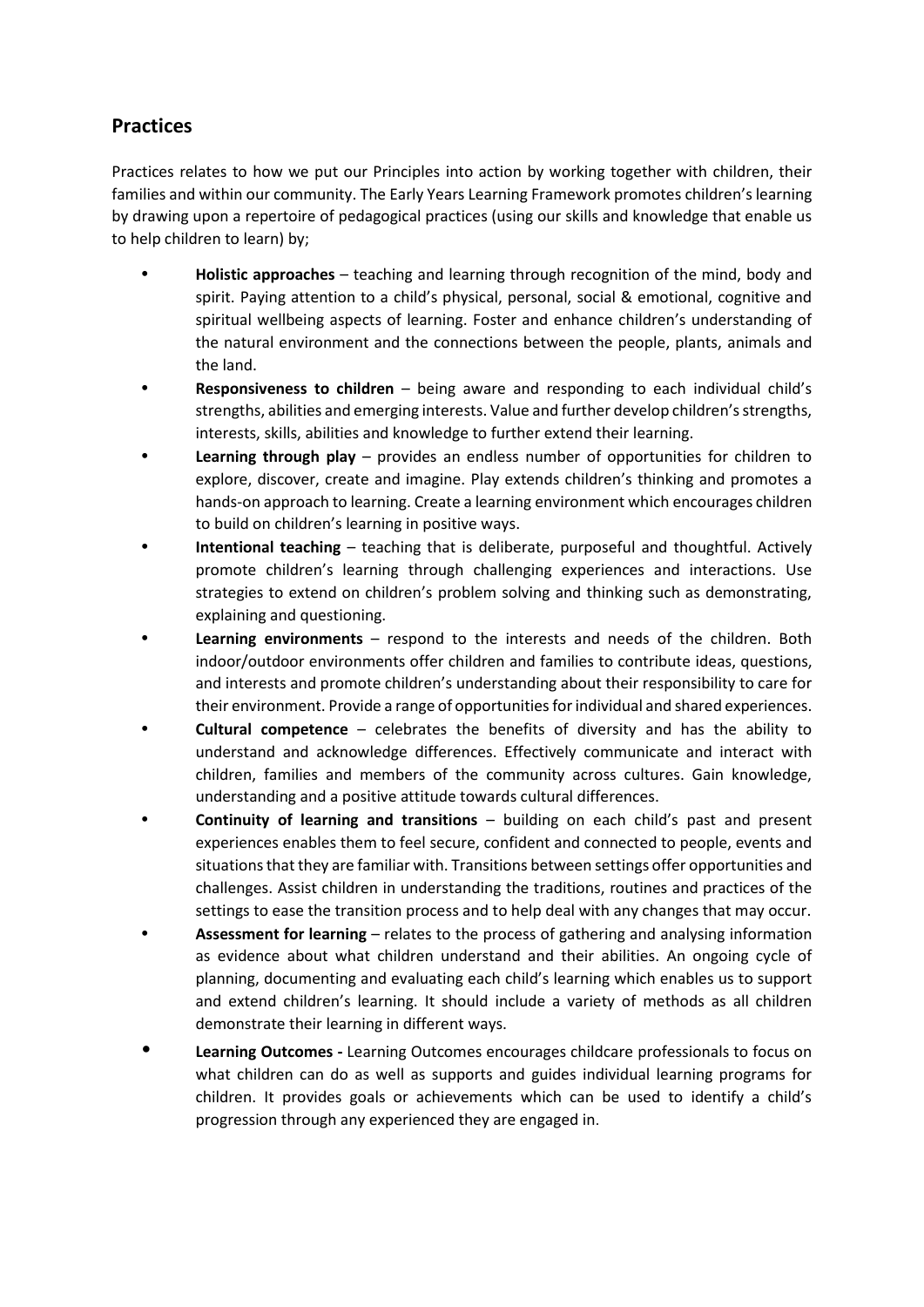# **Orientation Process**

As parents ourselves we understand how difficult leaving your child for the first time can be. Rest assured, that although it may be an extremely emotional time, it is normal to expect some tears. We do however encourage parents to make the goodbyes short to reduce the anxiety the child experiences during this time. As stressful as these first few days may be, rest assured that this too will pass. Our educators are very experienced in distracting children when they are upset and will reassure your child until they become more familiar with their new environment.

We also provide an orientation process to assist with the transition. Once you have booked and paid for your first 2 weeks of care, you are invited to visit the room with your child for as many half hour sessions as you wish. During these visits you will be able to familiarise yourself and your child with the room routine, new environment & the educators who will be responsible for your child. Educators also use these opportunities to learn more about your child and to build relationships; you will be asked to complete 'A child information' form so that we can gather additional information. Understanding your child`s needs and providing an environment that meets those needs is vital, not only to ensure a smooth transition but also to their future learning and development.

The first day, one staff member takes responsibility for the child ensuring they feel secure and are settling well. We also have a buddy system, where one child helps to show your child around and who will play with your child, helping them feel welcome.

Families are welcome to call as many times as they wish during the initial settling in period.

Some tips for a smooth transition:

- Do as many visits as possible.
- Speak about the centre in a positive reassuring manner with your child.
- Read story books about starting 'school' or make up your own.
- Children will pick up on your anxiety, show your child that you are confident about this new environment, and excited about the possibilities.
- If possible, make the first few days shorter than you would normally, this will allow for a more gradual transition.
- Separation anxiety is a normal stage in a child`s life.

#### **What Financial Assistance is Available to Me?**

You will need to contact the family assistance office on 136150 to determine if you can receive Childcare Subsidy (CCS).

CCS is a payment from the government towards the cost of your child`s care, provided you meet certain criteria. You will be required to pay full fees until your CCS has been approved.

Parents need to inform the family assistance office of any changes to hours of care.

CCS can cover up to 80% of your out-of-pocket cost for approved childcare. To find out more please visit the website at www.familyassist.gov.au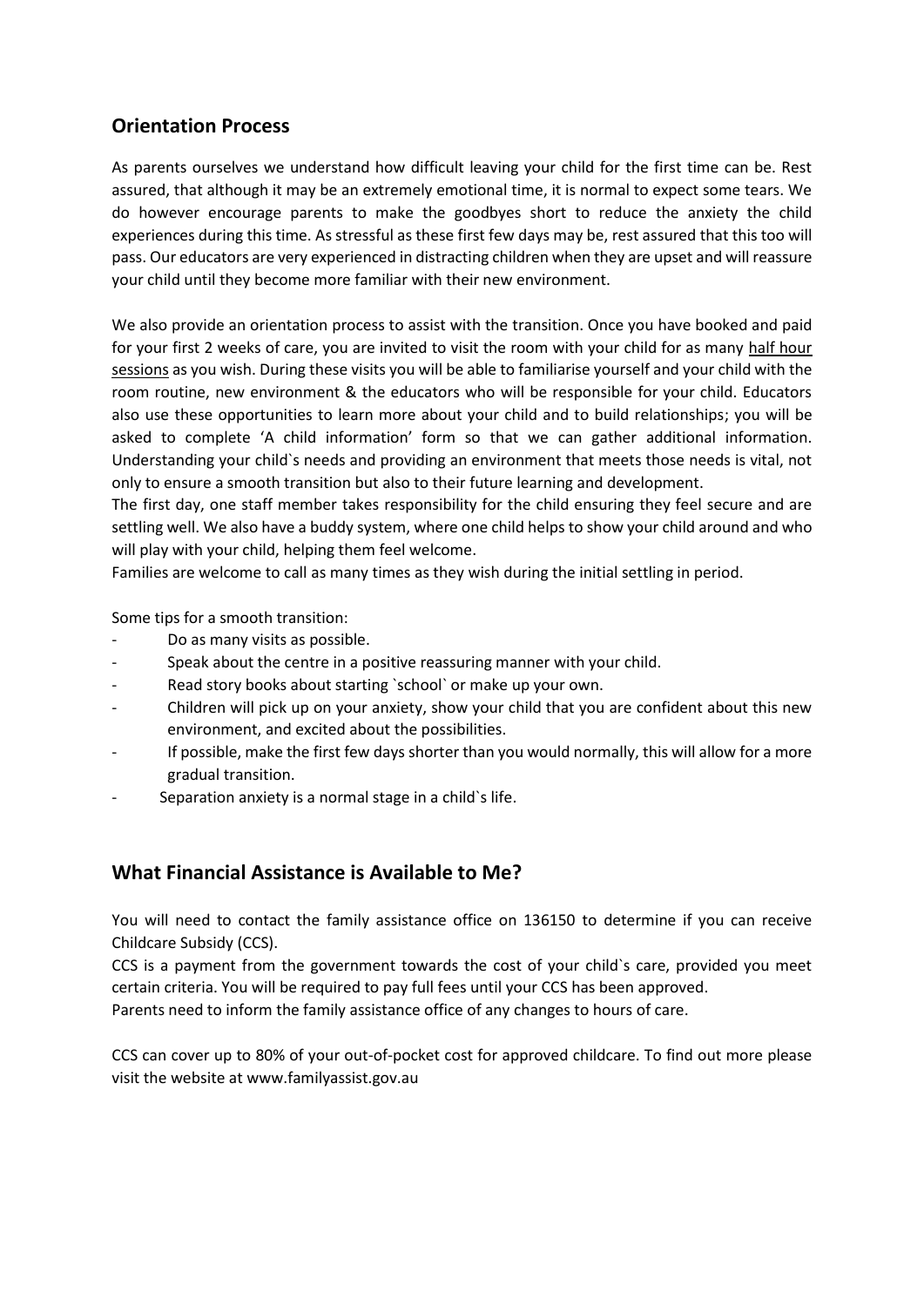#### **Our Fees**

It is our policy that all families pay an administration fee of \$75 and the first two weeks advance payment on enrolment before the first day of care. All subsequent payments are made using, EasyPay on a Thursday of every fortnight. Payments will always be 2 weeks in advance. All booked days, including public holidays and absent days will be charged at the normal rate. Payments that dishonour will incur a dishonour fee by EasyPay.

We do offer a discounted rate for a 4-week period as per your weekly booking, if you go away on holiday provided, we have been informed in writing 2 weeks prior.

If you wish to change or cancel your child`s booking we also require 2 weeks written notice, failure to do so will result in full fees being charged. Any child that receives benefit or rebate and terminates care must attend on their last booked day, if the child does not attend the government will not pay the last weeks benefit portion and the parents will be liable for the outstanding amount.

All outstanding accounts need to be finalized by the last day of care or the account will be forwarded to our debt collection agency. We require you to notify the centre if your child will not be attending a session for any reason. Families who receive CCS are allowed 42 absent days for each financial year. Please refer to our fees policy which is displayed in the Policy File in the foyer for further information.

# **Why is it Compulsory to Sign your Child In & Out of the Centre?**

You are required to sign your child in and out of care each day of attendance as it is a legal requirement. These records are also used for the calculation of the childcare subsidy (CCS).

# **Collection of Children**

If a person other than the parent/legal guardian comes to collect a child but is not listed on the enrolment form as an authorised person, the child will not be released into this person's care. If the person is an authorised person, as stated on the enrolment form, they will be asked to produce identification, if they are unknown to the educators. A child cannot be collected by anybody under the age of 18 years.

Collection of your child by 6:00pm is a legal requirement as we are only licensed to care for children between 7:00am and 6:00pm. If a child has not been collected 5 minutes after closing time, and the parent/guardian is not contactable the emergency contacts will be called. If a child has not been collected 30 minutes after closing time then staff will follow the Department of Communities Abandoned Child procedure which includes contacting child protection and crisis centre 24hr service. Additional fees will be charged for every minute the child remains at the centre after closing time.

# **Room Routines & Transitions**

Each room has their own tailor-made routine which is carefully thought out and planned around the different interests, ages and capabilities of the children in each room. All routines do include time for literacy, numeracy, drama, music, movement, creative, social, emotional and cognitive development. Happy Feet is an additional music & movement program which is also offered at the centre but is at an additional cost to the parents, which will be paid directly to them.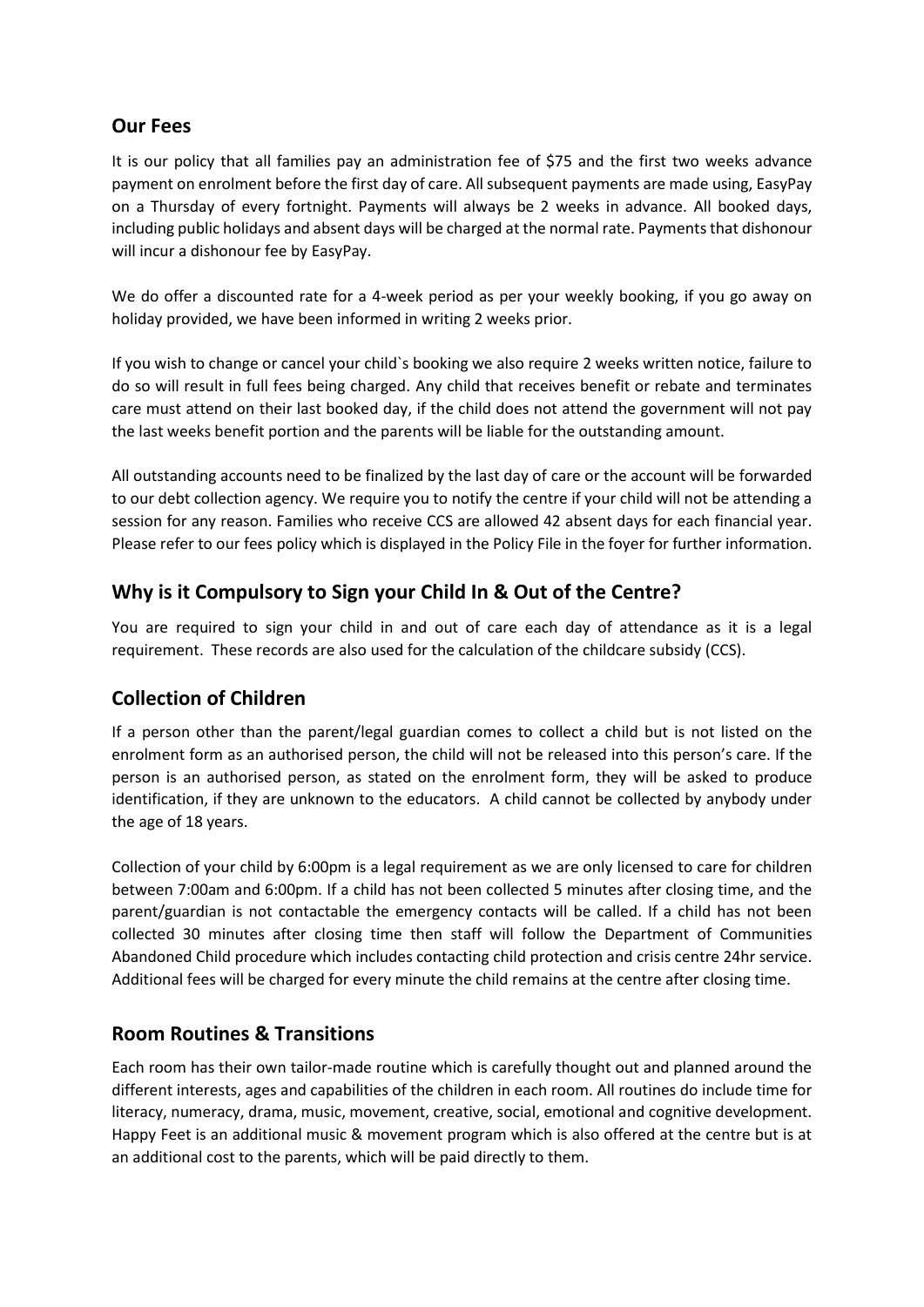A combination of quiet and active experiences, as well as indoor and outdoor experiences are offered on a daily basis. Educators support all children in their decisions and assist in their extensions of learning.

As your child grows and develops, they will transition into the next room, but only after careful assessment and discussions with the parent/guardian. A letter of notification of transition visits will be given for your authorisation prior to the visits commencing. If all parties agree, short transition visits to the next room will be organised a month or two prior to the child's birthday. In consultation with the families and educators a date will be set for the formal transition to the next room. Families will be asked to fill in a new 'Child Information' form to update information and set new goals.

# **Policies and Procedures**

Our centre has a policy and procedure file which is located in each foyer for you to view at any time. As we are aware that this is a large amount of information to read through, we have highlighted some important ones for your convenience.

#### • **Accidents & Incidents**

Management and educators ensure supervision of all children is of the highest standard at all times. Display charts for optimum supervision have been designed for each area and Supervision Risk Management is conducted daily. Educators are aware of the requirements for safety when setting up any additional equipment. All educators are trained in first aid, asthma and anaphylaxis and are able to attend to any emergencies efficiently and appropriately. In the event of an accident or sudden illness, First Aid will be administered immediately, and you will be contacted to collect your child. In the event of an emergency situation, you will be advised of the plan of action regarding further medical attention. If you or your authorised nominee cannot be contacted the nominated supervisor at the centre will provide the ambulance or medical personnel with the required information. A staff member will accompany your child to seek medical assistance at Waratah Medical Centre or in the ambulance if it is necessary for your child to be transported to hospital and will remain with your child until you arrive. Documentation detailing the incident and action taken will be filled out which you will be required to sign.

#### • **Health & Hygiene**

Every effort is made to minimise the instances of illness at the centre, most children will be sick more often in their first year of attending an Early Childhood Centre until their immune systems grow stronger. Germs tend to spread faster in the Nursery as all the children put the toys in their mouths as a natural part of their sensory learning. We do have a mouthed toy container for educators to place toys/objects which children have put into their mouths to try limit the spread of illness. All toys are washed and sterilized at the end of each day. Hand sanitiser is provided at the entrance of all rooms for parents & educators to sanitize their hands before entering. Educators in all rooms are responsible for cleaning and sanitizing at the end of each day and additional cleaners are employed to give the centre a thorough clean on the weekend.

Health and hygiene awareness is one of our top priorities, and we endeavour to keep all stakeholders up to date with the latest information. We use the 'Staying Healthy in Childcare' 5<sup>th</sup> edition to guide our policies and practice. It is of utmost importance that ill children are kept at home. If your child is brought to the centre with signs and symptoms of any illness, the accepting educator is authorised to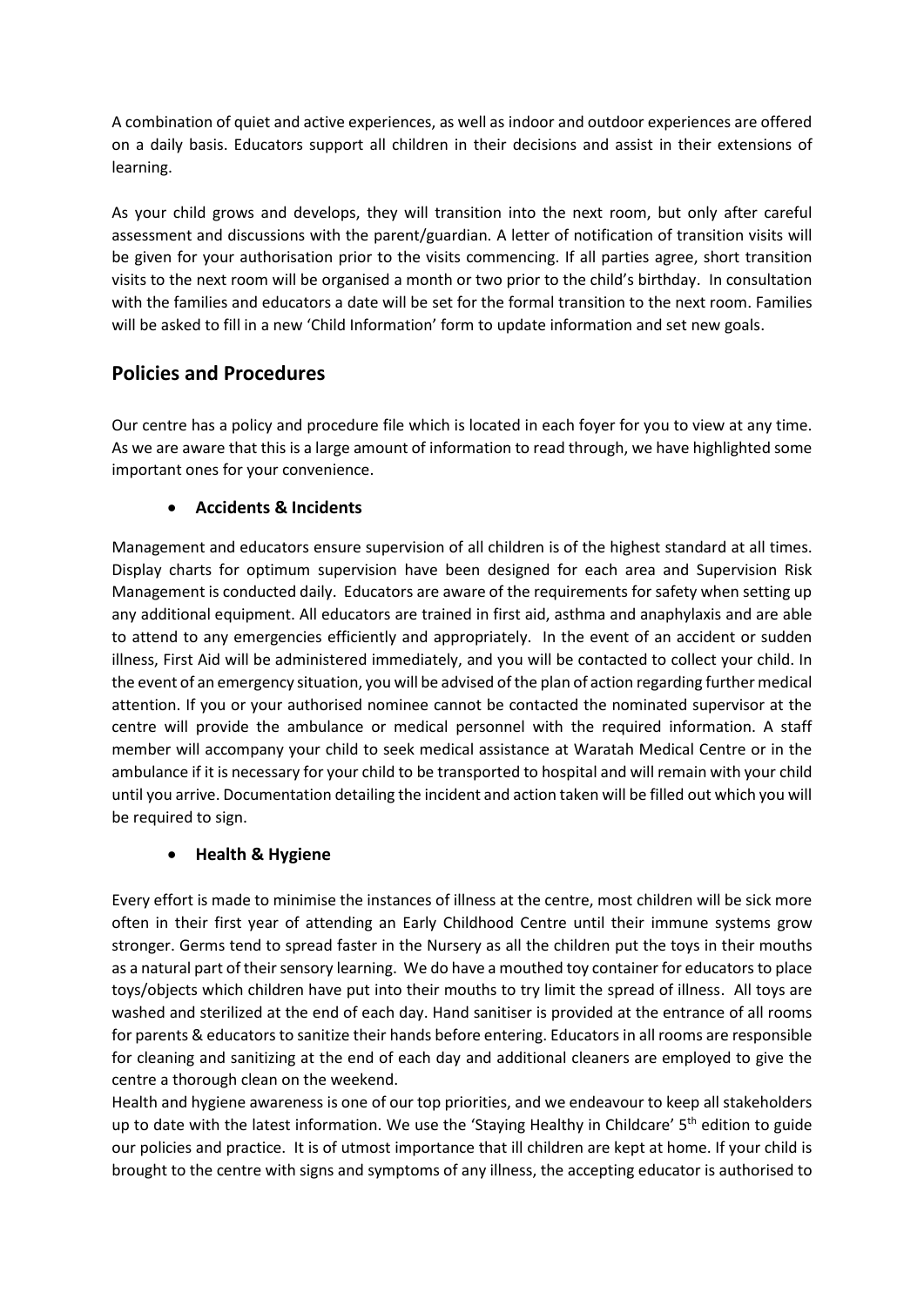refuse admission and to request a medical clearance. If your child shows any signs of illness, you will be given a courtesy call to advise you in advance that you may be required to collect your child if symptoms persist. You will be required to collect your child after two loose stools, one bout of vomiting or a fever over 38 degrees within half an hour. If a child is sent home with a fever, vomiting or diarrhoea they will be excluded for 24hours after the last symptom. If your child has been excluded due to a contagious/unknown illness, the exclusion guidelines in 'Staying Healthy in Childcare' will be used to guide practice and you will be required to present a medical clearance from your doctor before returning.

Panadol will only be administered in an emergency situation, if the temperature is above 39 degrees and after verbal authorisation has been given by you or another nominated authorized person. If we are unable to contact you, the Team Leader will be authorized to do so but it will be noted on an incident/illness form which you will be required to sign. **Please do not bring your child if you have had to administer Paracetamol/similar the night or morning before bringing the child in**. We can usually see when this has been done as the child will spike a fever 4-6 hours later. Educators will only be able to administer medication brought in if it has been prescribed by a doctor and justified with a reason for the medication. A list of common illnesses and their recommended exclusion period is available upon request.

Educators incorporate learning about staying healthy into the everyday routines to ensure that children can learn to take responsibility for their own health

#### • **Emergency Evacuation Procedure**

Emergency evacuation, lock-down and Asthma & Anaphylaxis drills are practiced on a 3-monthly basis. Signs will be displayed at both entrances when an evacuation drill is in progress. If you arrive during one of these drills, it would be appreciated if you wait outside until it is over. Fire blankets and extinguishers are strategically located within the centre. The service has access to the City of Canning's Emergency Management arrangements regarding procedures and practices to be followed in the event of other local emergencies within our community.

#### • **Immunisation**

You are asked to provide details of your child's immunisation status on enrolment. If your child is not up to date with immunisations, you may be asked to provide medical evidence for the reason. It is your responsibility to update the records held by the service as the immunisations occur. Nonimmunisation may also affect your childcare support. Further information is available in our Infectious Disease policy.

#### • **Medication**

A medication record must be filled in and signed by a parent/guardian if your child requires any medication while in care. The medication must be in the original packaging and must be labelled with the child's name and doctor's prescription dosage. Medication is to be handed to the educator and under no circumstances be left in the child`s bag. No medication will be administered if the above procedure has not been followed. Educators will not administer paracetamol without a doctor's prescription unless in an emergency situation. Allergy information will be displayed in rooms for all educators to be aware of. Please refer to the authorised medication policy attached.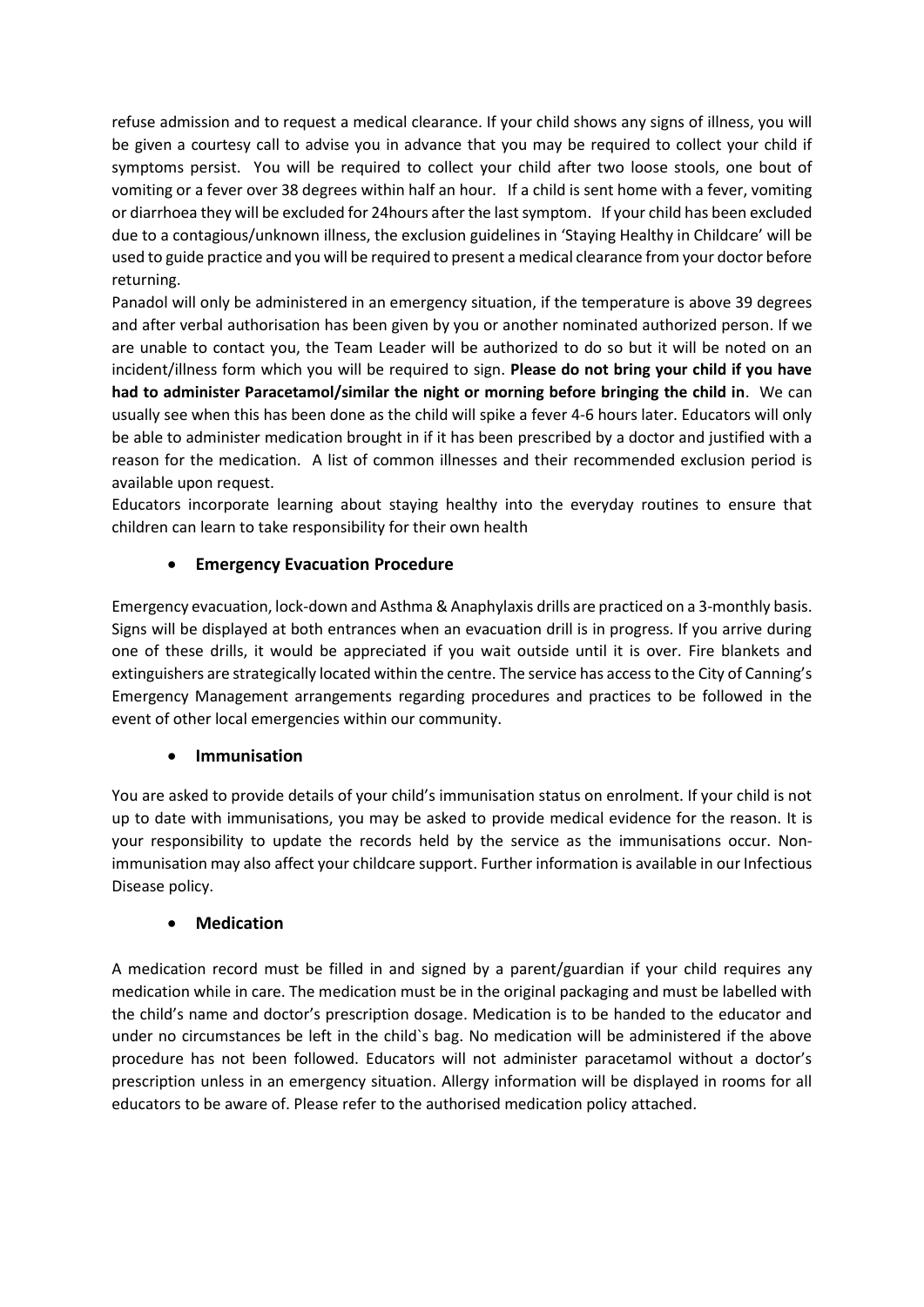#### • **Nutrition**

We take our role in providing the correct nutrition for your child very seriously and ensure that they are offered at least 50% of their recommended daily dietary intake while in care. We offer both a nutritionally balanced winter & a summer menu which rotates every 4 weeks. Children will be given positive encouragement to eat healthily and to try new foods but will ultimately be given the choice of whether they would like to eat or not. Alternative meals are provided in order to accommodate children with allergies or food preferences due to religious or culture reasons.

#### • **Sun Protection**

We are a sun safe centre, which means that we follow the guidelines set out by the Cancer Council for safe sun exposure. One of the requirements on our part is to provide the correct amount of shaded area. We have the best quality shade sail over our outdoor equipment, undercover patio areas and have also planted numerous trees. We also provide factor 30 sunscreen which our educators ensure is put on at least 20mins before the children go outside to play and reapplied if necessary. It is our recommendation that parents also take sun safety seriously by ensuring their child wears appropriate clothing that will protect children from the sun i.e.; t-shirts with sleeves instead of singlets and loosefitting clothing which covers all of their body, leaving no exposed midriffs. During the summer, outdoor play occurs from 7:00am so families are required to apply sunscreen 20 minutes before arriving at the service. Educators are responsible for subsequent applications throughout the day. A hat for outdoor play is a must and children will not be playing in the sun without one – NO HAT NO PLAY. We do not keep spare hats for children to use, due to the possible cross contamination. It is preferred that hats return home with the children each day.

#### • **Clothing**

Please dress your child in comfortable, appropriate clothing which will not restrict their movement. Clothes your child wears to the centre should be able to get dirty. Learning happens through play and a large part of that play involves `mess`. Please don't tell your child that you don't want them to get dirty, as this limits the learning potential and valuable experience your child might have.

#### • **Priority of Access**

The Australian government assists with funding to ensure all Australian families can access childcare. Unfortunately, sometimes demand exceeds supply and therefore services might need to allocate places to those families with the greatest need for childcare support. Guidelines as set by the Australian government with regard to priority of access are as follows: -

Priority 1- A child at risk of abuse/neglect

Priority  $2 - A$  child of a single parent or of parents who both satisfy the work/training/study requirement.

Priority 3 Any other child - Families with low income, Aboriginal & Torres strait islander families, Parents/children with disabilities, non-English speaking families, Single parent families & Socially isolated families.

Due to this policy, families may be requested to give up their place/change days for the service to provide a place for a higher priority child, but only if the family has been told about this policy on enrolment. The service will give the family 2 weeks' notice if they are required to give up their place for a higher priority child.